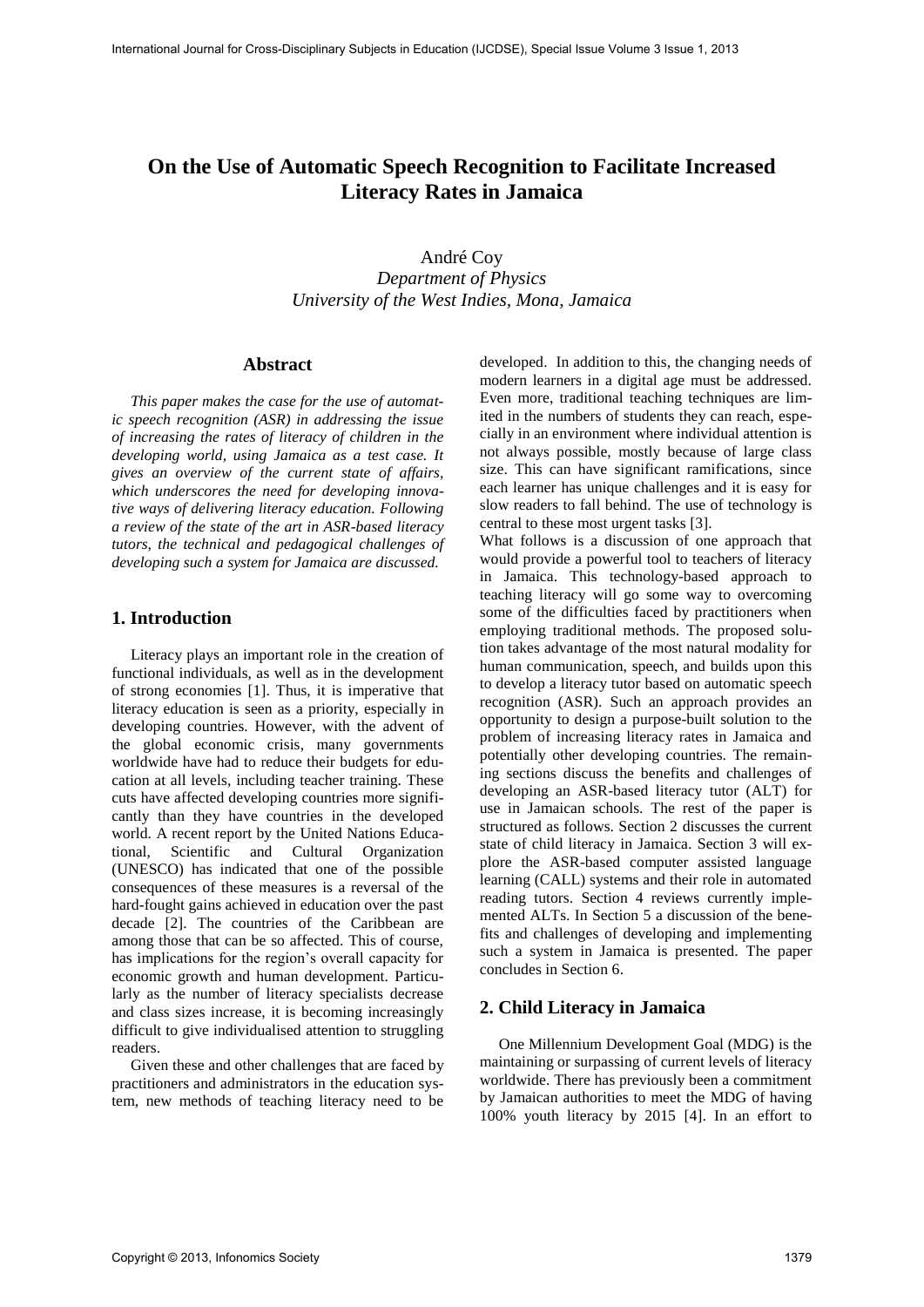achieve this, the number of literacy specialists, acting as advisors to teachers, was increased from 50 in 2009 to 90 in 2010. However, current results suggest that while some progress has been made, a lot more needs to be done. This is evident from Figure 1, which shows the performance of students at the Grade Four Literacy Test (GFLT). The GFLT has become the main focus of the Ministry of Education toward improving literacy, in particular, and quality of education in general [5]. In 1999, the first year of testing, the percentage of mastery was 52%. The percentage of students attaining mastery in 2011 was 71%, an increase over the result of the previous year.



**Figure 1. Performance of students at the GFLT**

These figures however, show that 3 in 10 children in Jamaica, at the grade four level, are illiterate. Given the current rate of increase, it would take approximately 19 more years to achieve full literacy of primary school-aged children.

In the past decade there have been no fewer than nine major initiatives, funded by government and multi-national agencies, aimed at reforming primary school education and thus, improving literacy and numeracy among Jamaican children [6]. These have no doubt borne fruit, as is evidenced by the increased rates of mastery of the GFLT. They have however, generally made limited use of technology as a way of enhancing instruction, reducing teacher workload and limiting teacher intervention in literacy education. This is an important consideration, given that Jamaica has the highest pupil to teacher ratio in the Caribbean, with 27.7 pupils to each teacher [7]. Along with the initiatives of the government, there are also initiatives by multi-national companies to increase rates of literacy in the island [8].

Not only is there a challenge when young learners get to school, but there is also a deficit in at-home preparation for reading. Research has shown that it is

useful for young learners to be partially prepared at home, by being read to and being taught how to read, before entering the formal education system [9]. However this does not always happen; and it is less likely to happen in low-income families [10]. Among the reasons shown for the lack of time spent reading to children in low-income homes is the lack of access to resources (books and money to buy books) and the ability of the mother to read [11]. Many children from low-income families are not being exposed to reading or literacy related activities at an early age and thus fail to benefit from the attendant advantage this provides. Given that many learners are entering the classrooms with little in the way of exposure to reading and literacy related activities, there is a pressing need for programmes that allow for individualised attention at some level during the first few years of schooling. This cannot be achieved with sole reliance on traditional approaches.

Adult literacy is also a cause for concern, as there is a knock-on effect from the deficit seen in child literacy. The latest available statistics from UNESCO place Jamaica at 22nd out of 28 countries in the Latin American and Caribbean region. Jamaica has an average adult literacy rate of 86.4%, almost five percentage points lower than the regional average.

Thus, the environment is one of progress tempered by significant challenges. If full mastery for all students is to be achieved in time to meet the MDG commitment, a radical new approach will have to be taken in order to augment the approaches currently employed in teaching literacy.

## **3. Computer Assisted Language Learning**

Computer assisted language learning broadly refers to the use of computer hardware and software to facilitate the learning of a language. Though traditionally envisioned for second language learning, it is now understood that CALL encompasses both first (L1) and second (L2) language learning. The current work looks beyond the narrow focus of second language learning to focus on the development of early reading skills by learners who are already familiar with the language of instruction but have yet to develop the skills such as decoding and reading fluency. Blok et al. [12] reviewed 42 research articles and concluded that CALL systems focusing on early reading skills had a small, but statistically significant, positive effect on users. A meta-analysis of hundreds of studies of L1 and L2 CALL systems showed consistent positive benefits for CALL systems focusing on L1 reading, writing and spelling; there was no such finding for L2 systems [13]. These and other studies suggest that CALL aids have the potential to augment traditional teaching techniques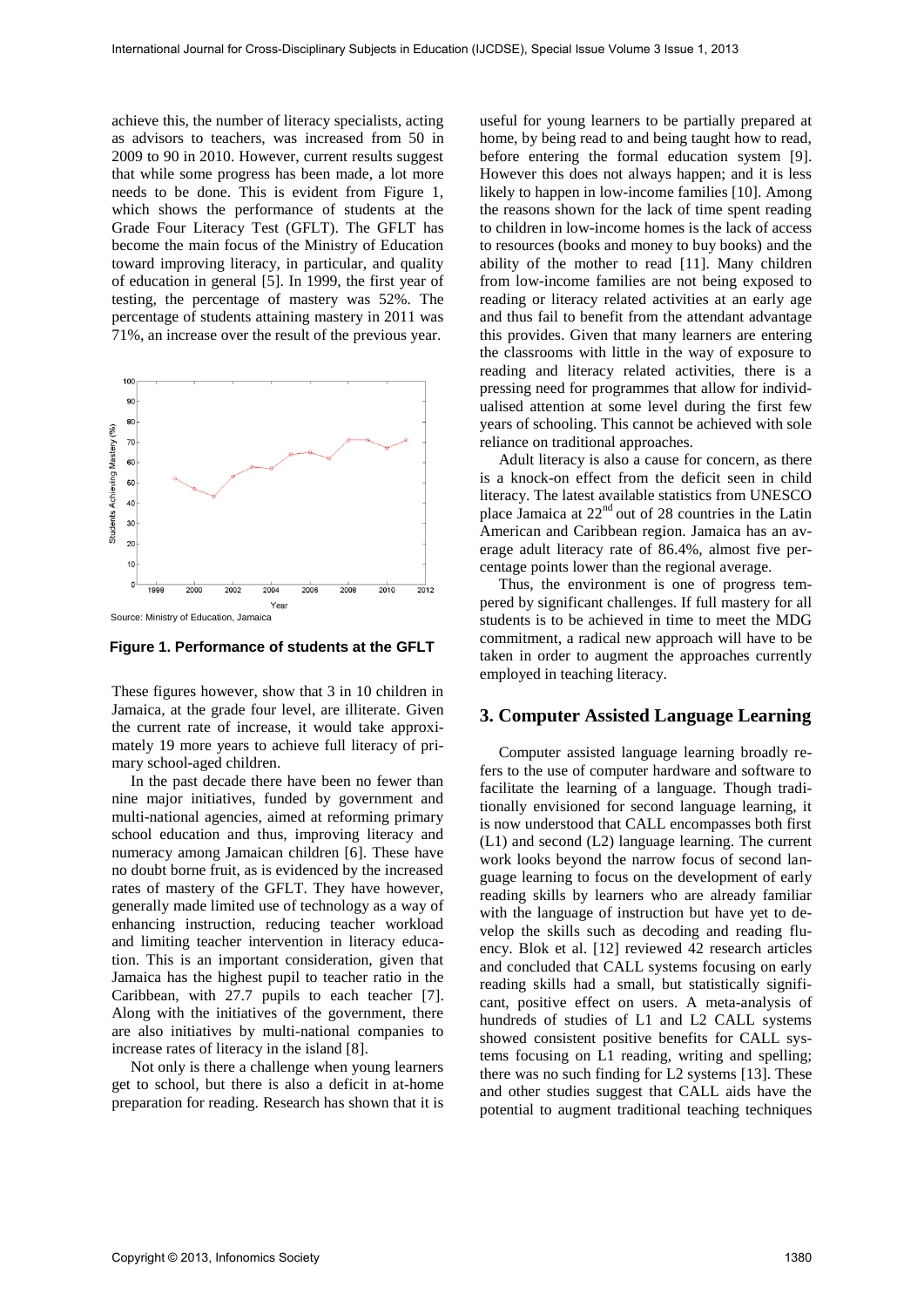and even replace them in certain controlled circumstances [14]. The dramatic increase in processing power, low cost of computer equipment and software, as well as the fact that learners can be easily motivated to use computers, make this type of solution extremely attractive for teachers of languages.

Warschauer [35] refers to three different stages in CALL system development: Structural, Communicative and Integrative CALL. This categorisation is not universally accepted but it serves as a useful guide. The first CALL systems developed in the 1960s and 70s are referred to as structural systems – these systems are also referred to as Behavioural systems – because of the emulation of the techniques of structural linguistics. This meant that these systems used the computer for drills and concentrated on the accuracy of reproduction. The change in CALL development came with a paradigm shift in theories of language learning. In the early 80s the cognitive view of language became predominant and CALL systems followed suit. These communicative CALL systems involved one-way communication, where in an effort to increase fluency, the users were given exercises in which they practiced repeating the output of the system. This type of CALL dominated until the end of the 90s. What followed was the integrative approach, which allowed users to engage in more authentic social interaction, giving them the opportunity to become more directly involved in the language learning process. Previous systems focused mainly on recall and accuracy. The integrative approach, with its emphasis on real-life social interaction made the language learning experience more rewarding and useful for the learner.

Because of the broad definition of what a CALL system is, CALL can be facilitated by the use of either generic or purpose built software [36]. In the case of generic software, CALL approaches take advantage of the functionality of existing software applications (for example, word processing tools and web browsers). With CALL specific software there is a focus on the development of tools that are specifically designed for the purpose; these tools most often take advantage of prevailing theories of language learning. Gündüz [36] summarises the pros and cons of traditional CALL systems, some of which are listed below:

#### **Advantages**

- Individualised attention
- The computer can act as a guide
- Computers offer some level of interaction
- Different speeds of learning can be accommodated
- Multi-modal practice with feedback
- Computer literacy

#### **Disadvantages**

- Learners work in isolation
- The computer cannot deal with the unexpected
- Feedback is limited
- Computers cannot conduct open-ended dialogues

Historically, CALL systems were criticised for lacking feedback and thus, not being truly interactive. They therefore, did not provide an authentic language learning experience. However, recent advances have allowed for improvements that have led to these approaches being considered, in some spheres, to be cost-effective alternatives to employing experts to provide individual attention to learners [17].

While CALL systems take many different forms, one of the most rapidly expanding areas involves tools that make use of spoken language technology for education, so called, SLATE systems. Though SLATE systems have predominantly been employed for second-language learning, they are increasingly being seen as useful tools in first language training and the development of overall literacy skills [18, 21]. Modern SLATE tools, such as automated reading tutors are advantageous because of the fact that they listen to the reader and provide interactive feedback, similar to that provided by a trained human expert.

Crucial to the success of this type of CALL system is the inclusion of ASR technology. ASR is becoming ubiquitous, from the voice dialling function in mobile phones, to dictation software and medical transcription devices. Speech is the most natural form of communication for human beings; it follows then, that technology which exploits this mode of transmitting information will have a significant impact on society; especially where tools are developed to simplify everyday tasks. ASR technology readily allows for the development of aids in which two-way interaction is achieved. An automatic reading tutor that listens to the user and provides useful, real-time feedback is more likely to replicate the experience of having a one-to-one session with a literacy specialist [17, 20]. Among the potential gains is the fact that users would have multiple modes of stimulation, which holds the potential to enhance the effectiveness of the lesson. A further benefit is that the tool can be customised to meet the individual needs of readers, diagnose specific difficulties and track the progress of users over time.

## **3.1 ASR and Automated Tutors**

It is well understood that one of the most important techniques for developing fluency and increas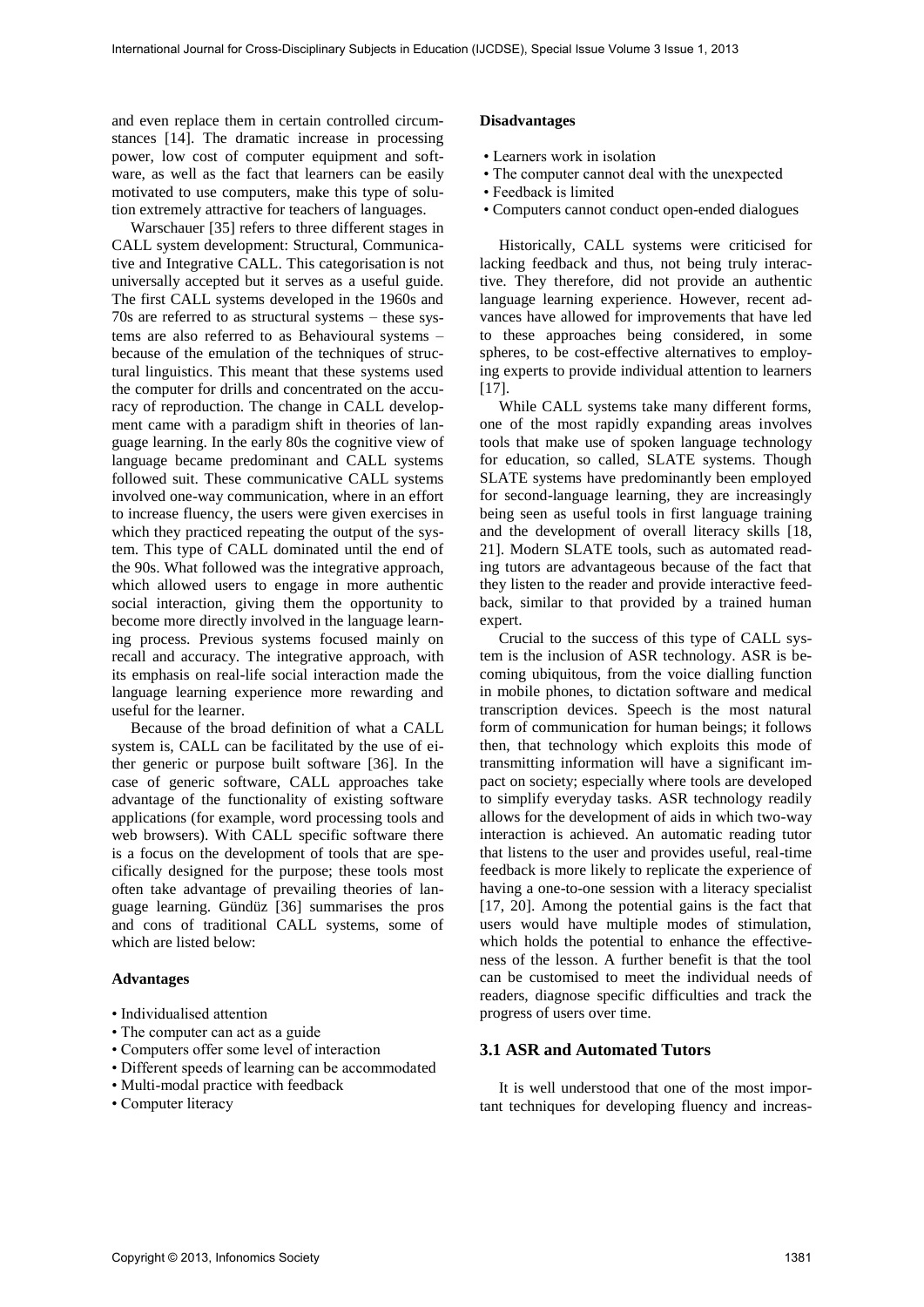ing comprehension in readers is one-to-one reading with a dedicated instructor [20]. The effect of individualised attention is so significant that improvements can be seen even where the instructor is not a trained professional. When a reader works with a competent guide there are a multitude of benefits that accrue. The fact that tutoring sessions are one-to-one provides the reader with a sense of security, which would not be achievable in an open classroom reading situation. The positive feedback and support (both emotional and subject specific) received from a competent tutor makes the experience a positive one, allowing the reader to focus on the lesson. Research has shown that in order to design a reading programme, consisting of traditional techniques, and achieve the same effectiveness as one-to-one tutoring, the programme would have to be made up of several different components and would require the co-operation of teachers, parents and the learners' peer group [37]. Clearly this type of approach is too complex and resource intensive especially in the context of a developing country. Further, the logistics and expense involved in providing opportunities for each student in a classroom to have one-to-one reading sessions severely limits the availability of these programmes. Thus an alternative approach that is less resource intensive has to be found.

## **3.2. Computer-based Tutoring Systems**

The field of computer assisted language learning has been around for some time. However, the inclusion of some aspects of Artificial Intelligence was first seen as viable less than two decades ago (see [14], for a review of the evolution of Intelligent CALL). Since then a variety of systems have been proposed and implemented, with some being converted into commercially available software. One of the drawbacks of these systems, however, was seen to be their inability to mimic the experience of having a tutor providing useful feedback. In order for these systems to potentially provide such an experience, they must be able to process spoken input.

Thus, the inclusion of speech recognition modules in intelligent tutoring systems heralded a new era for language learning technologies. ASR technology provides the platform for developing automated language tutors that can listen to the users' speech, analyse it for errors, provide feedback – immediately through the highlighting of the error, or delayed, where errors are stored for future analysis. The technology also allows for directed practice sessions, where readers can work on different skills, including word recognition, decoding and the pronunciation of certain words or phonemes.

In order to perform the tasks required, the systems

broadly consist of three modules: an ASR module for listening – detecting and recognising the readers' speech – a speech synthesis module for giving feedback and reading aloud to the user and a module for managing dialogue so that interactions appear as natural as with a human tutor. In order to be considered acceptable by users and experts, all three modules must have a high level of accuracy. Otherwise, the tool loses its usefulness, as either frustration will occur or the reader will not be corrected when they ought to be, thus reinforcing the incorrect practices such as poor pronunciations or ungrammatical sentences. Dialogue management systems are employed to coordinate the jobs of the speech synthesis and recognition modules. In the past the lack of robust dialogue management systems was seen as a weakness of ASR-based tutoring systems; however, more recent systems have been significantly improved allowing for the development of more sophisticated tutoring systems.

# **4. ASR-based Literacy Tutors**

This section gives an overview of the state-of-theart in ALTs (a full review is beyond the scope of this work, for comprehensive coverage see [15]).

ALT systems began to appear as early as 1992. McCandless for example, developed an ALT, where the user read a text shown on the computer screen and the tutor listened and provided feedback on what was said [16]. Another approach, Project LISTEN worked as a tutor by listening to, as well as reading to the user [17]. This system was one of the first to employ feedback that was able to effectively respond to readers when they encountered challenges or made mistakes. When the system was deployed in schools it was found that students using the reading tutor outperformed their peers who learned from regular classroom-based activities and compared favourably to students given one-to-one tutoring by human experts. The STAR system was another early system that was also deployed in schools and met with favourable responses by both readers and teachers [18].

The Foundations to Literacy programme from the University of Colorado was developed as a reading tutor for emerging readers as one component of the Colorado Literacy Tutor (CLT) [19]. Owing to its effectiveness, several schools in Colorado have adapted their approach to teaching literacy in order to accommodate the programme in their classrooms.

Insights Reading Fluency was developed with both students and teachers in mind [20]. Trials in schools showed that the students using the tutor exceeded their expected fluency gain targets.

The majority of research done on ASR-based tu-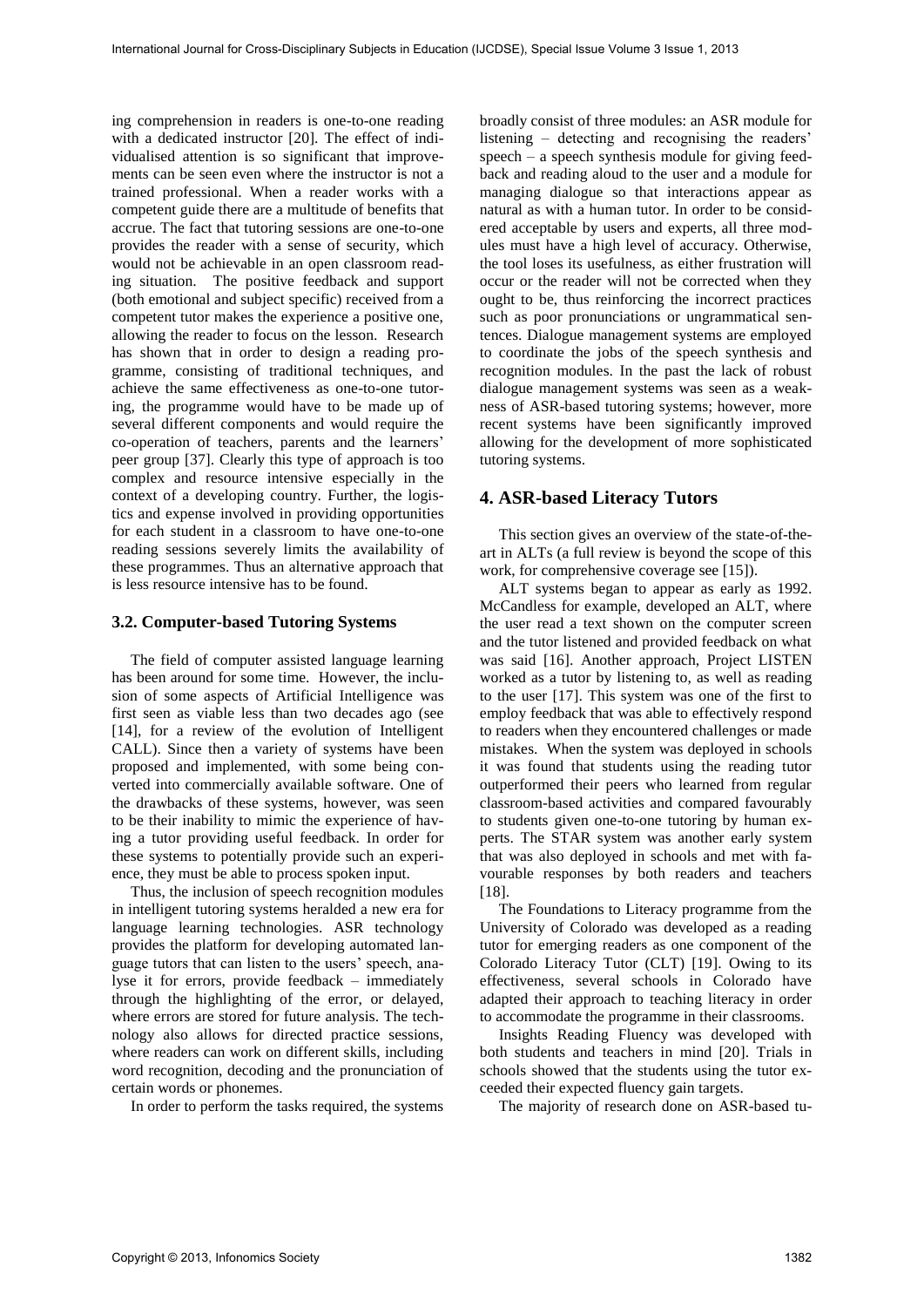tors has involved the teaching of English; however, several systems have also been developed for other languages. One recent system, the SPACE tutor was developed to deal with the limitations faced by Dutch elementary schools in providing individualised reading tuition to elementary school children [21]. Other non-English systems include DISCO for Dutch users [22] and the Italian Literacy Tutor, for Italian readers using the CLT as a model [23].

In addition to the research systems discussed above, there are also commercial systems such as Fast Forward and the Reading Companion by IBM [24]. Microsoft has also made efforts to develop an automatic reading tutor to be deployed on hand-held devices [25].

## **5. A Jamaican ASR-based Literacy Tutor**

Section 4 reviewed previously implemented ASRbased tutoring systems in the teaching of literacy. The projects highlighted (with the exception of the IBM Reading Companion) have been deployed for use in the developed world where there is generally more focus on, and funding for research into the development of innovative teaching techniques. Where real-world studies have been carried out, they have shown that ALTs can enhance the teaching of literacy and benefit students that would otherwise not have been able to make the most of their studies because of illiteracy. Following from this, it is being suggested here that there is value in creating such a system in the developing world. This section will explore some of the benefits associated with such an effort for the developing world using Jamaica as an example. Where challenges exist, those will be discussed and possible solutions put forward.

The use of Jamaica as a case study for this paper is motivated by a number of factors, none of which are unique to Jamaica, but which pose a more significant challenge given the countries current socioeconomic status. Among the challenges affecting the delivery of literacy education in Jamaica currently are:

- Low levels of trained teachers, especially at the early childhood level;
- Negligible use of technology at all levels;
- Inadequate funding for schools;
- Inequality between schools in their facilities and abilities to deliver programmes;
- Inability to retain trained teachers owing to recruitment overseas;
- More money is being spent on top performing schools as opposed to those that most need assistance;
- The highest pupil to teacher ratios in the Caribbean;
- Reduction in expenditure (as a percentage of GDP) on education;
- Among the lowest expenditure on primary education as a percentage of total expenditure on education;

These and other factors make Jamaica a good candidate for use in this case study.

#### **5.1. Benefits**

The use of an ALT in the Jamaican context can compensate for some of the challenges that are faced by literacy teachers and students alike. Students are likely to be more readily engaged and their attention held for longer when using tools that allow for twoway interaction in the way that may be possible with an ASR-enabled tutor.

For struggling readers that are at risk of falling behind, the technology allows them to work at their own pace, adapting to their proficiency level, without having an impact on the rest of the cohort. This can have a positive effect on students at risk of falling behind, as it has been shown that there is great difficulty in closing the gap when students do fall behind [26]. This potentially, has significant consequences for Jamaica, as research has generally shown failure to close the gap and achieve literacy in childhood being linked to failure in adulthood for individuals from poor socio-economic backgrounds [27].

An ALT, with its ability to listen to the reader, can provide useful feedback or correction where necessary. Errors made while reading can be immediately identified and the information stored for use in structured practice sessions. Reading aloud to the tutor, as opposed to spontaneously in a classroom setting, can have significant benefits, including increased fluency, word discovery and comprehension skills (see [20] and references within). Students also learn to self-monitor and eventually become more confident as their reading improves.

The opportunity to have on-going feedback from a dedicated listener is also potentially beneficial for readers, whether the listener is human or virtual [28]. With an automated tutor the young reader may feel more comfortable, less judged and may respond more favourably to being corrected by the machine. Thus the individual attention needed can be given with very little in the way of intervention from the teacher. Objective diagnostic reading tests can be developed that will allow for reading programmes to be individualised to each user based on the results of the diagnostic tests. The ability of ASR-based systems to facilitate two-way interaction can potentially elevate them above other computer-based literacy tutors (see for example, [17 and 20]).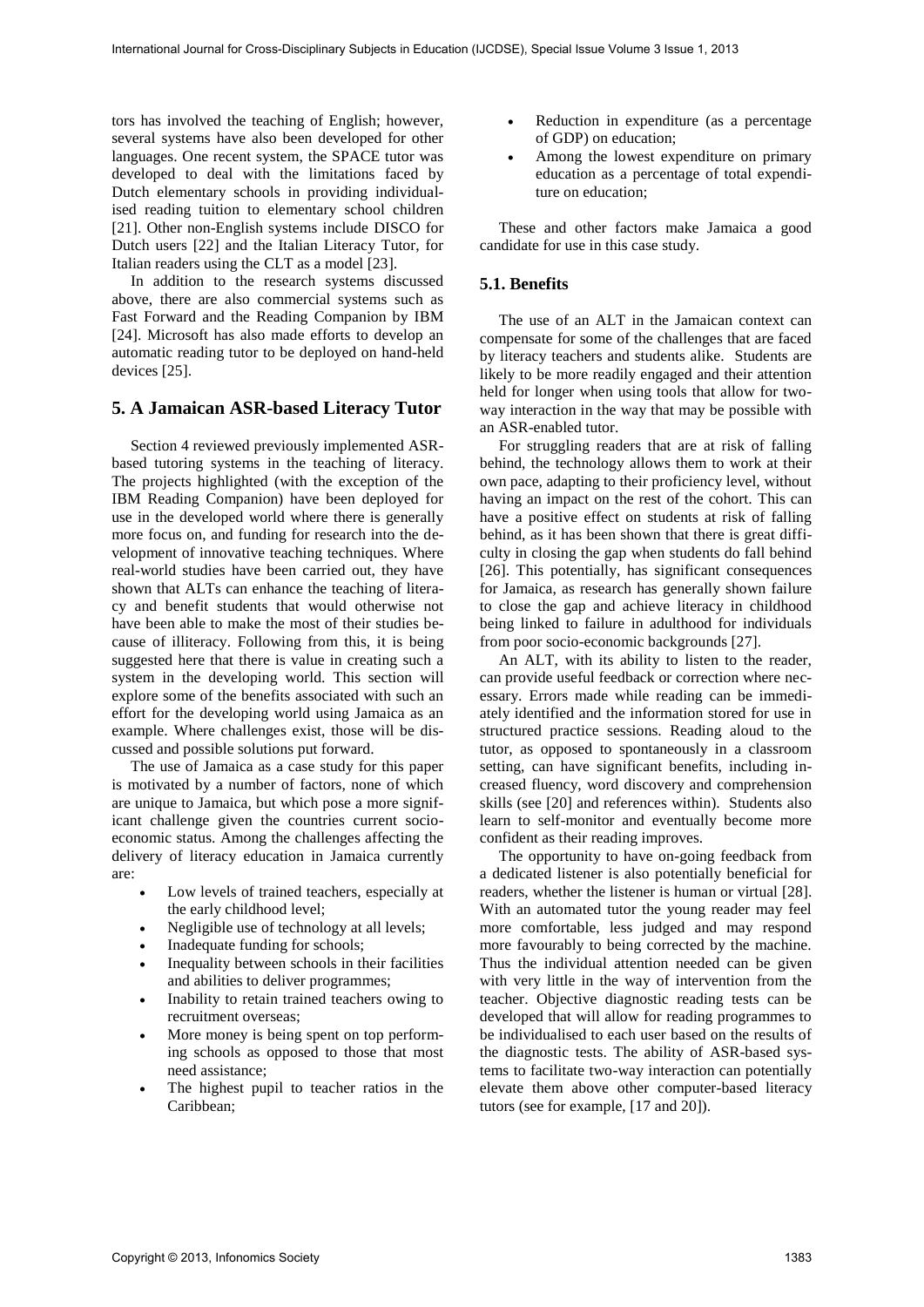Finally, another benefit is that progress can be tracked using the stored outputs of each user's sessions with the tutor. This will allow for changes to be made as readers grow in confidence and skill, or if the programme is not having the desired effect. This kind of targeted intervention is difficult to achieve in the crowded classrooms of under-resourced schools.

#### **5.2 Challenges**

One important pedagogical challenge that needs to be addressed is how well this proposed system will integrate into a full literacy programme. ALTs are known to improve word recognition and reading fluency, but the ability to improve comprehension is less well documented. Nonetheless, if fluency improvement were the only benefit of ALTs, this would not diminish the utility of ASR-based literacy instruction. In fact, it has been shown that a fluent reader is better able to comprehend the meaning of a read passage as she is free from the cognitive burden of identifying words and can focus more directly on meaning [29].

However, the well-designed ASR-based literacy tutor is far more than a tool for increasing the fluency of a reader. Through the provision of interactive, pedagogically sound, reading instruction in the reader's primary mode of communication, ALTs are able to facilitate improvements in comprehension [21, 30]. Thus the proposed ALT has the capacity to augment the instruction received by readers in the traditional classroom setting. It may be even more beneficial for readers who are struggling, as there is opportunity for such readers to work at their own pace and not retreat to the background because of their own awareness of their deficit and the impact it can have on the rest of the reading group.

There is significant evidence that speech-based interaction provides for significantly higher learning gains than text-based interaction (see [31] for a review). However, there is less direct evidence of that relation when comparing the same modalities in ASR-based tutors. There are two studies known to the author that explore this systematically. In both [31] and [32], the effects that changing modality from text to speech would have on the learning of physics (and in the case of [32], computer literacy and critical thinking topics) were studied. The studies looked at changing modalities in both human and computer-based tutors. The main effect from both studies was that there was no difference between the gains in learning for either modality for the computer-based tutors, but a significant performance increase when the human tutor used speech. This would generally be taken as proof that the extra cost and computational complexity of ALTs could be

avoided by using text-based tutors. However, this is not necessarily the case. D'Mello and Graesser suggested that the reason ASR-based tutors did not show a similar increase in learning is that they are not designed to take advantage of the cues that learners give, in a way that mimics human behaviour. They theorise that if the ASR-based tutors were to take advantage of paralinguistic features of speech, then the capacity to increase learning may be enhanced [32]. This suggestion has some merit. If the tutor is able to determine when the student is bored, frustrated or animated, then targeted intervention (or refraining from intervening) can be provided to enrich the process for the learner by retaining her attention and providing the reassurance needed. Studies have already adopted this approach, but are yet to be systematically assessed in order to determine their impact [33]. Given this important question, a significant component of assessing the utility of the Jamaican tutor will be systematic comparisons with non-ALT computer tutors.

ASR technology has matured in recent years, to the point where it is included in mainstream applications used on a day-to-day basis. In spite of these advances, there are still issues that require attention if it is to be successfully deployed in an ALT. For the Jamaican case, the two most significant among these issues are the overall robustness and accuracy of ASR and the availability of speech data recorded by speakers of Jamaican English.

The robustness of ASR systems is important when one considers that the tutor will be used in a noisy environment, which still poses a problem for the technology. If the accuracy of the ASR engine is low, then it may provide incorrect feedback to the reader, possibly leading to further frustration with the tool and a deficit in learning.

In the case of Jamaica there is need to pay careful attention to the actual errors made by the recogniser, as the Jamaican dialect influences the pronunciation of English words. For instance, where /o/ falls between two consonants in Standard English, speakers of the Jamaican dialect will substitute an  $/a$  – for example, 'pat' is routinely substituted for 'pot' [34]. If this type of error is not addressed, then the tool will in essence be reinforcing incorrect pronunciation, which will lead to difficulty in reading and comprehension.

One further challenge is the need for a corpus of Jamaican English spoken by children. In order for an ASR-based application to perform optimally, it must be trained using speech from the target population. Adaptation mechanism can be employed, but these invariably fail to work well for non-native or nontraditional native speakers. The issues here are related to cost and technical design. Recording can be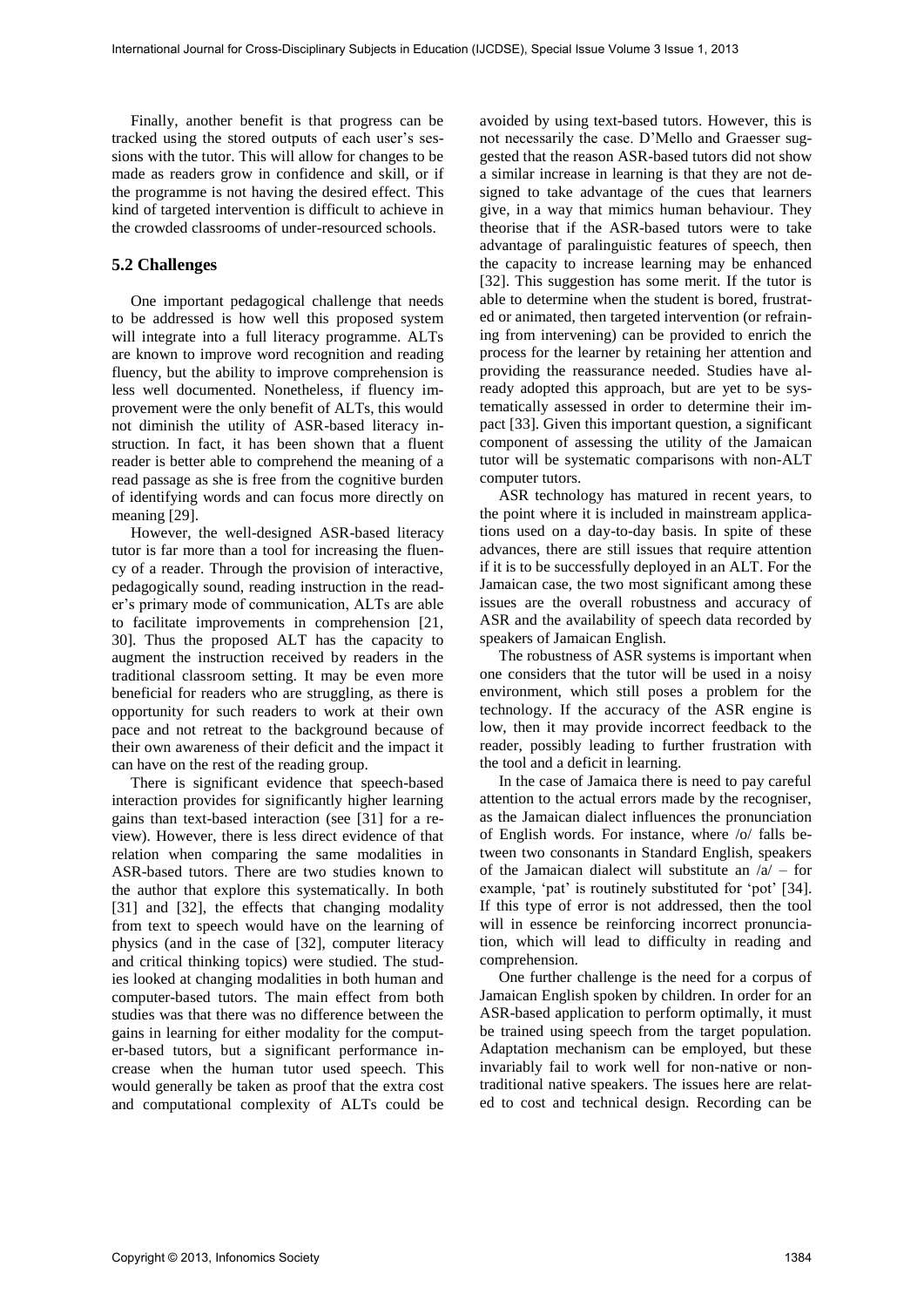costly, especially where the equipment has to be acquired. This aspect is already being addressed; a project is currently being undertaken, by the author, to collect such a corpus.

There are many accents on the island and one has to be careful that the candidates for recording are fluent in Jamaican Standard English. Such screening would not eliminate the necessary variety in the collected data, but will limit it in order to enhance the robustness of the speech models produced. Collection of a corpus of Jamaican English makes it possible to undertake further studies that go beyond the teaching of literacy into other areas of speech, hearing and language research.

## **6. Conclusion**

The case has been made for using an ASR-based literacy tutor to increase rates of child literacy in Jamaica. This approach is mandated by the many challenges facing the students, teachers and administrators. It has been suggested that although it may be cheaper to employ currently available computerbased literacy tools, a tutor based on ASR technology with its ability to listen to the reader and respond where appropriate, would be more suited to the task. The benefits include one-on-one interaction, which goes some way to mimicking the experience of working with a dedicated human tutor. The proposed solution also offers the opportunity to develop a purpose-built system, rather than adapting a solution developed in an environment with different challenges and needs.

Though there are challenges to developing such a system, every effort must be brought to bear on the problem if there is to be a definitive response to the growing challenge of illiteracy in the near future. The potential benefits, such as increased confidence among children and the engagement of at risk groups, increased literacy and a population more prepared for long-term economic and human development make it worth the effort. Research done in other countries has shown that the improvement made by users of such systems is comparable to that made by other users tutored by human literacy experts. Thus, given the lack of resources needed for the expansive deployment of dedicated literacy experts in every school it is clear that the proposed solution is a viable alternative.

## **7. Acknowledgements**

A shorter version of this paper appeared in IICE 2012.

# **8. References**

[1] S. Coulombe, J.F. Tremblay, and S. Marchand, *Literacy scores, human capital and growth across fourteen OECD countries* (Cat. no. 89-552-MIE, no. 11), Statistics Canada, Ottawa, ON, 2004.

[2] UNESCO, *Reaching the marginalized*, Oxford University Press, Paris; Oxford, 2010.

[3] J. Cummins, *Literacy, technology, and diversity: Teaching for success in changing times*, Allyn and Bacon, Boston, MA, 2008.

[4] "Full literacy by 2015 - Education ministry outlines strategy.", *Jamaica Gleaner*. Retrieved from: http://jamaica-gleaner.com/gleaner/20110506/news/ news1 .html, May, 2011.

[5] Y.E. Lewis, *Literacy in elementary school in Jamaica: The case of the grade four literacy test*. Doctoral dissertation, University of Iowa, 2010.

[6] J. Helwig, C. Lambert and E. Marshall, *Evaluation of the Expanding Education Horizons project: Recommendations for a new education activity to be included in USAID/Jamaica's strategy for 2010-2014*, USAID, Kingston, Jamaica, 2008.

[7] UNDP, *Human Development Report 2011: Sustainability and Equity: A Better Future for All*, UNDP, New York, **USA** 

[8] L. Douglas, Digicel Foundation literacy initiative reaping rewards, *Jamaica Observer*, March 2, 2012. Availble at http://www.jamaicaobserver.com/news/Digicel-Foundati on-literacy-initiative-reaping-rewards\_10930300, Acessed: August 24, 2012.

[9] A.G. Bus, M.H. van Ijzenoorn and A.D. Pellegrini, "Joint bookreading makes for success in learning to read: A meta-analysis on intergenerational transmission of literacy.", *Review of Educational Research*, volume 65, 1995, pp. 1–21.

[10] R.H. Bradley, R.F. Corwyn, H.P. McAdoo and C.G. Coll, "The home environments of children in the United States part I: Variations by age, ethnicity, and poverty status.", *Child Development*, volume 72, 2006, pp. 1844– 1867.

[11] H. Raikes, B.A. Pan, G. Luze, C.S. Tamis-LeMonda, J. Brooks-Gunn and J. Constantine, et al., "Mother-child book reading in low-income families: Correlates and outcomes during the first three years of life." *Child Development*, volume 77, 2006, pp. 924–953.

[12] H. Blok, R. Oostdam, M. Otter & M. Overmaat. "Computer-assisted instruction in support of beginning reading instruction: a review", *Review of Educational Research*, *72*, 2009, pp.101–130.